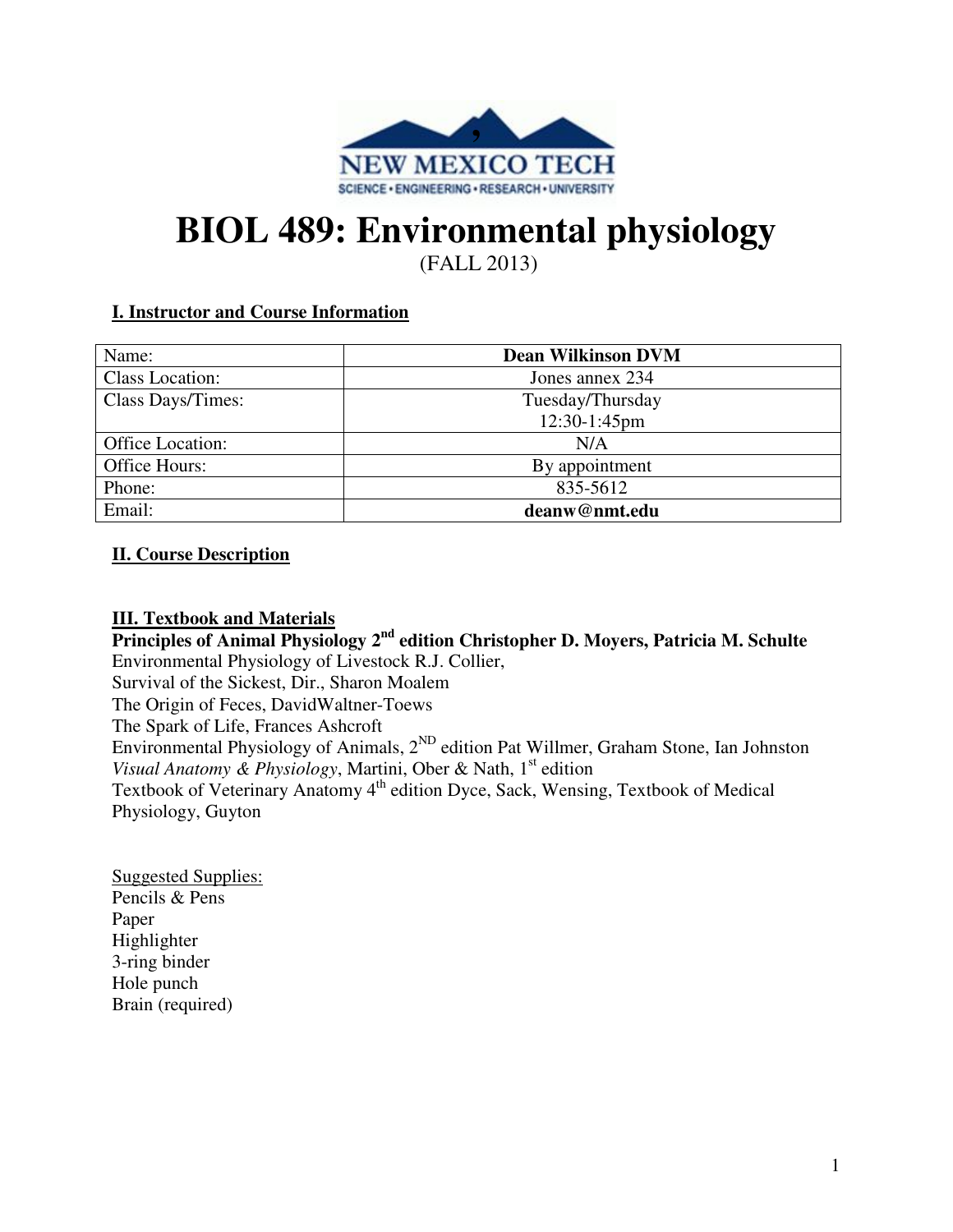# **IV. Grading**

I'll be using the following grading scale: See point sheet

Course grades will be figured as follows: See points sheet

**Exams:** Exams may be composed of one or more of the following: multiple choice, true/false, matching, short essay and labeling questions.

**Homework, quizzes, etc.:** *Homework* is based on the readings in the textbook, lectures and handouts, and may be composed of one or more of the following: multiple choice, true/false, matching, short essay and labeling questions. *Quizzes* are based on lecture material. They will be given at the beginning of class so be on time because there will be no make-up quizzes allowed.

**Final Exam:** The Final Exam will be cumulative. The Final Exam may be composed of one or more of the following: multiple choice, true/false, matching, short essay and labeling questions. The Final Exam cannot be counted as a drop exam.

# **V. Attendance**

#### **What if I miss a class?**

Attendance is vital to passing this course! I understand, though, that life happens, and we sometimes have to miss class because of unforeseen circumstances. If you do miss class, you need to (1) contact me about missing class and (2) get as caught up as possible before returning to class. You cannot simply wait and come back to class asking "What did we do when I was absent?" **You are responsible for what you missed**, including assignments and any information, written or verbal, that I gave during class. Some things, like the case study or lab, cannot be made up due to the nature of the assignment. Quizzes cannot be made up.

## **What if I miss an exam?**

If you miss an **exam**, it will be counted as your drop exam. Any additional exams missed can be made up provided that all of the following conditions are met:

- 1. You notify me in person or email within 12 hours of the time of your absence.
- 2. You have an excuse/circumstances deemed reasonable by me and documentation is provided Within a reasonable amount of time (doctor's note, etc.) if warranted.
- 3. You make up the exam before the next class period.

## **VI. Classroom Civility**

Students are expected to contribute to a classroom environment that is respectful and conducive to learning. Inappropriate behavior in the classroom may result in a request to leave class and possible referral to the Dean of Students.

## **VII. Electronic Devices in Classes and Labs**

**Cell phones must be turned OFF or put on SILENT (NOT VIBRATE) during class.** You may be allowed to keep it on vibrate during class if you are expecting an important phone call